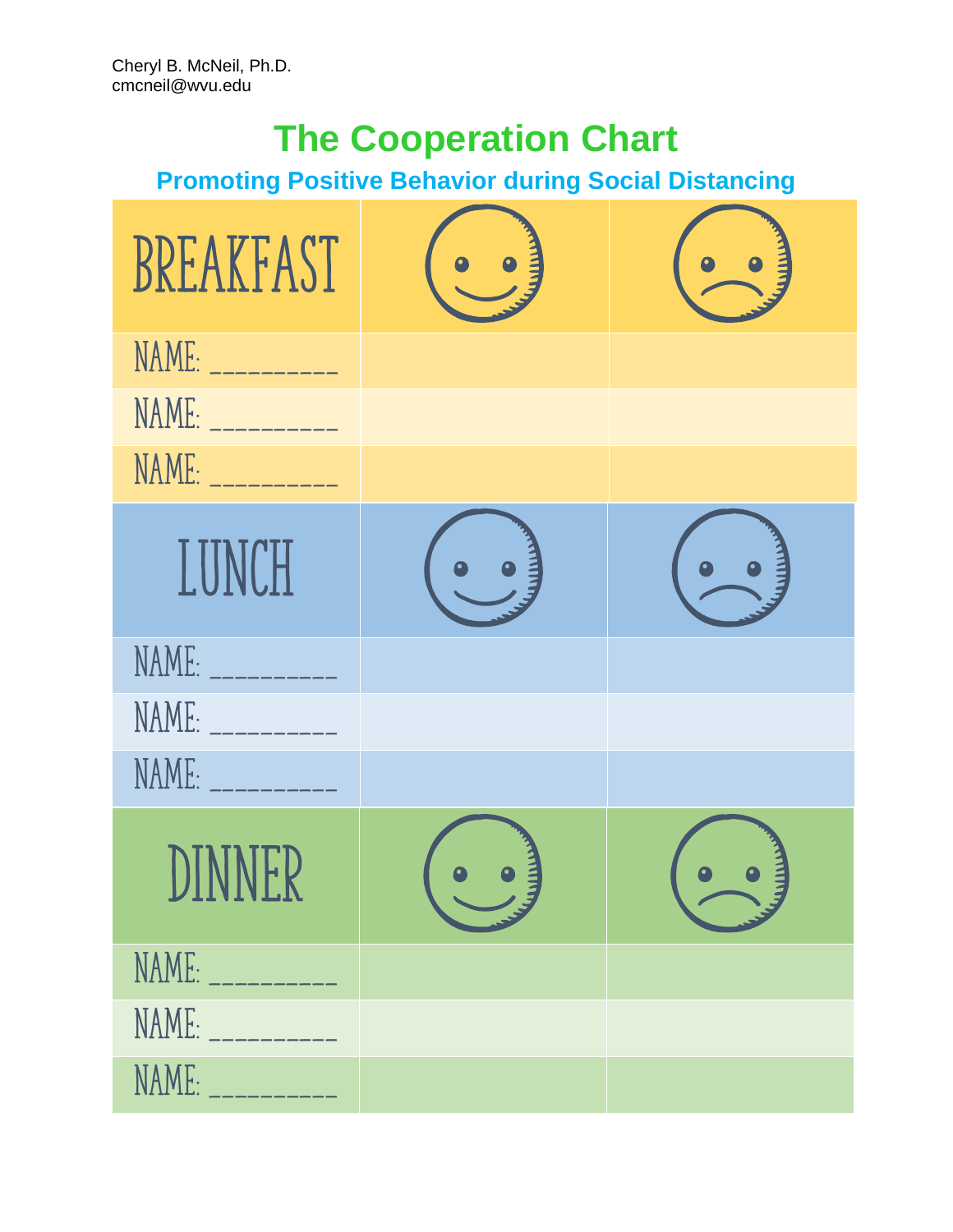### **The Cooperation Chart**

#### **Directions for use:**

- 1. Place the chart in a place where it is easily accessible to you and visible to your child.
- 2. For every positive behavior you notice:
	- a. Give your child a labeled praise. Avoid "nice job" or "good girl" and instead be extremely specific about exactly what your child did that earned the happy face. Examples: "*Great job putting your toys away*!" or "*Thank you for helping your brother with his shoelaces!*"
	- b. Place a tally under the happy face  $\odot$  column. (##)
- 3. For every negative behavior you notice:
	- a. Whenever possible, give your child a choices statement. Example 1: (Child is pinching sister) Parent: "*Please leave your sister alone*." (Child keeps pinching sister) Parent: "*You have two choices*. (holds up two fingers) *You can leave your sister alone or get a sad face*  $\left(\frac{1}{2}\right)$  on your chart." Example 2: Parent: "*Please come to the table.* (child ignores) *You have two choices. You can come to the table or get a frowny face*  $\left(\frac{1}{2}\right)$  *on your chart.*"
	- b. If your child doesn't listen to the choices statement, place a tally under the sad face  $\mathbb{R}$ .
	- c. Say, "*You didn't listen to me, so you get a sad face on your chart*."
	- d. Ignore arguing, tears, and tantrums (e.g., no words, turn away, walk to another room, neutral expression).
- 4. Add up the tallies on the game chart **three times per day** (after breakfast, lunch, and dinner).
- 5. Include at least 2 happy faces  $\odot$  (with labeled praises) per hour. So, when you total the tally marks, there should be at least 8 happy faces  $\odot$  in each interval (breakfast, lunch, and dinner).
- 6. Provide a **mystery reward** if your child has MORE tallies under the happy  $\odot$  than the sad  $\ddot{\boldsymbol{\cdot}$  face column.

#### **Ideas for Rewards:**

Rewards should be inexpensive and quick. The best rewards are exciting activities that require only a few minutes of your time and add fun to your day. Small treats and prizes can also be included to provide variety.

- Edible rewards (cookie, candy, popsicle, crackers, chips)
- Knick knacks from dollar store/grocery store
- Games (Tic-Tac-Toe, Uno, Go Fish, Chutes & Ladders, Crazy Eights, Tag, Hide & Seek)
- Silly activities (act like your favorite zoo animal, three-legged race)
- Making a card for a loved one
- Choice of YouTube video to watch
- Cuddle time with parent
- Call or FaceTime a friend/loved one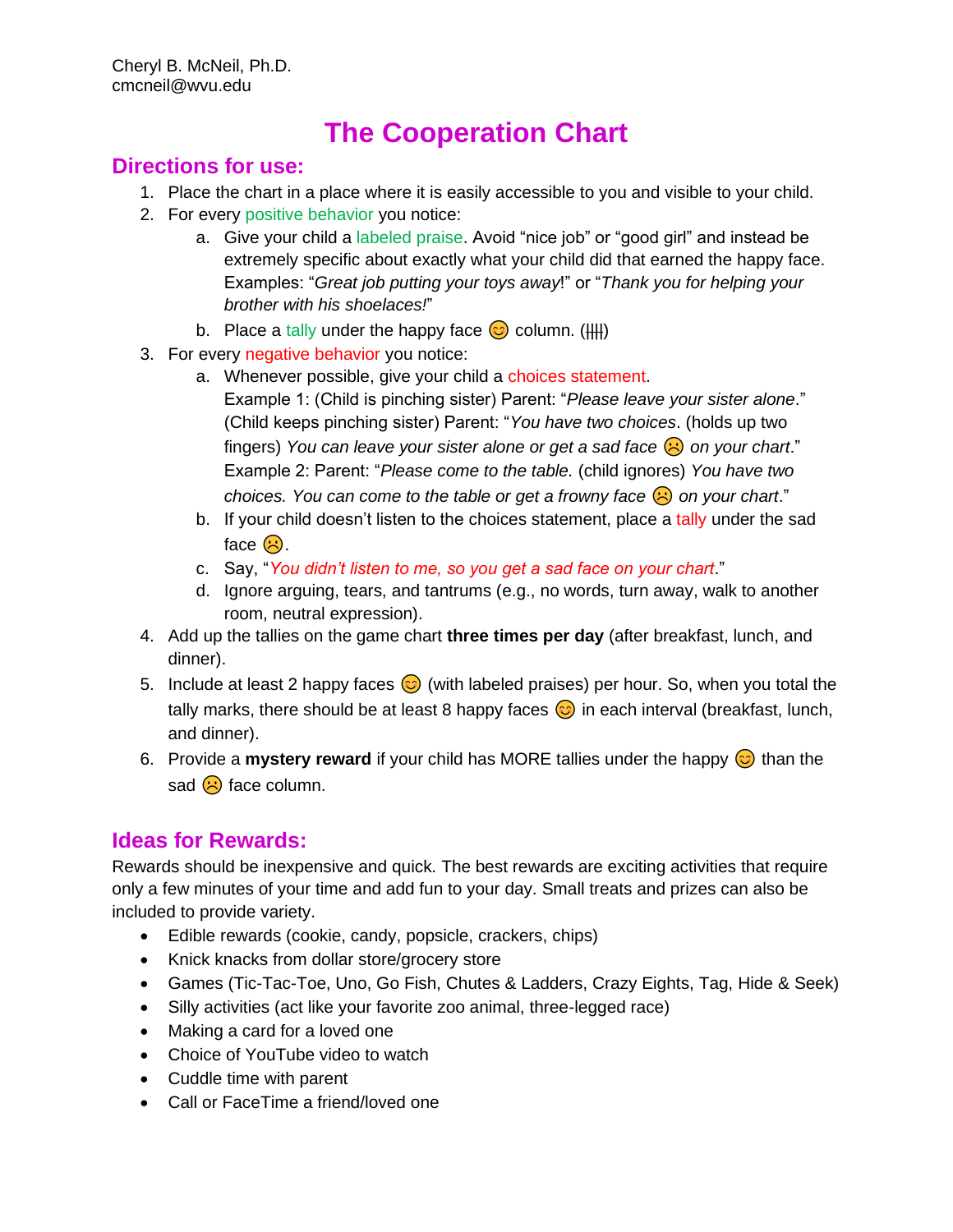Cheryl B. McNeil, Ph.D. cmcneil@wvu.edu

To add mystery to the game, the rewards should be written on slips of paper and put into a bowl or jar for the child to choose from. Feel free to cut out the activities on the attached Rewards Sheet. Discuss the rewards with your child so that only preferred rewards are placed into the bowl or jar. Having mystery rewards avoids the need to come up with a reward on the spot. It also keeps you from negotiating the reward with your child. Mystery rewards in a bowl also add an element of fun and surprise!

#### **Helpful Tips:**

- ❖ **Set your child up for success!** You may want to rig the chart (i.e., catch them being good more often than misbehaving) so that your child earns a reward for the first few tallies. Ideally, you want your child to access the prize at least 75% of the time so that they are motivated to behave.
- ❖ **Stick with the program!** Expect tantrums, tears, and/or frustration when your child gets a sad face or does not win the reward. It is expected that children will be distressed when given negative consequences, particularly in the beginning. The distress is necessary to motivate your child to try harder to avoid sad faces in the future. Realize that behavior may get worse before it gets better and stick with the program. If you continue to use the system, your child will develop better skills for regulating emotions and accepting consequences. Keep in mind that improvement is seldom seen on the day that your child receives the negative consequences. Instead, improvement happens the next day or the day after, when your child realizes that you will follow through with consequences and ignore tantrums. You will know that the program is working when your child chooses to cooperate when given the 2-choices statement.
- ❖ **Ignore negative behavior!** If your child reacts badly to a sad face or not receiving a reward, ignore all disruptive behavior. Similarly, if your child pouts about the reward that is drawn from the bowl, use ignoring. Avoid arguing or negotiating about the reward, and do not pull a different reward from the bowl. Calmly say, "I'm sorry that you do not like this prize. If you work hard, you will get another reward after dinner. I hope that you will like that prize better." You want to avoid arguing, and you may even want to disengage with your child completely by walking away. Give as little attention as possible to your child's negative behavior. If you stay consistent, your child will get better at accepting disappointment and will make better decisions in the future when given a 2-choices warning statement.
- ❖ **Invest the time!** When you are tired and stressed, you might feel like it takes too much time to give labeled praises, happy faces, and rewards. But, if you give at least 2 happy faces per hour and give your child rewards after each meal, your child will be motivated to behave better. If you timed yourself, you would see that you spend much more time nagging, threatening, and punishing without the chart than you spend on the praise and rewards when using the plan. When done consistently (reward the child 3X per day, give at least 2 Happy Faces per hour), the Cooperation Chart **SAVES TIME and ENERGY**!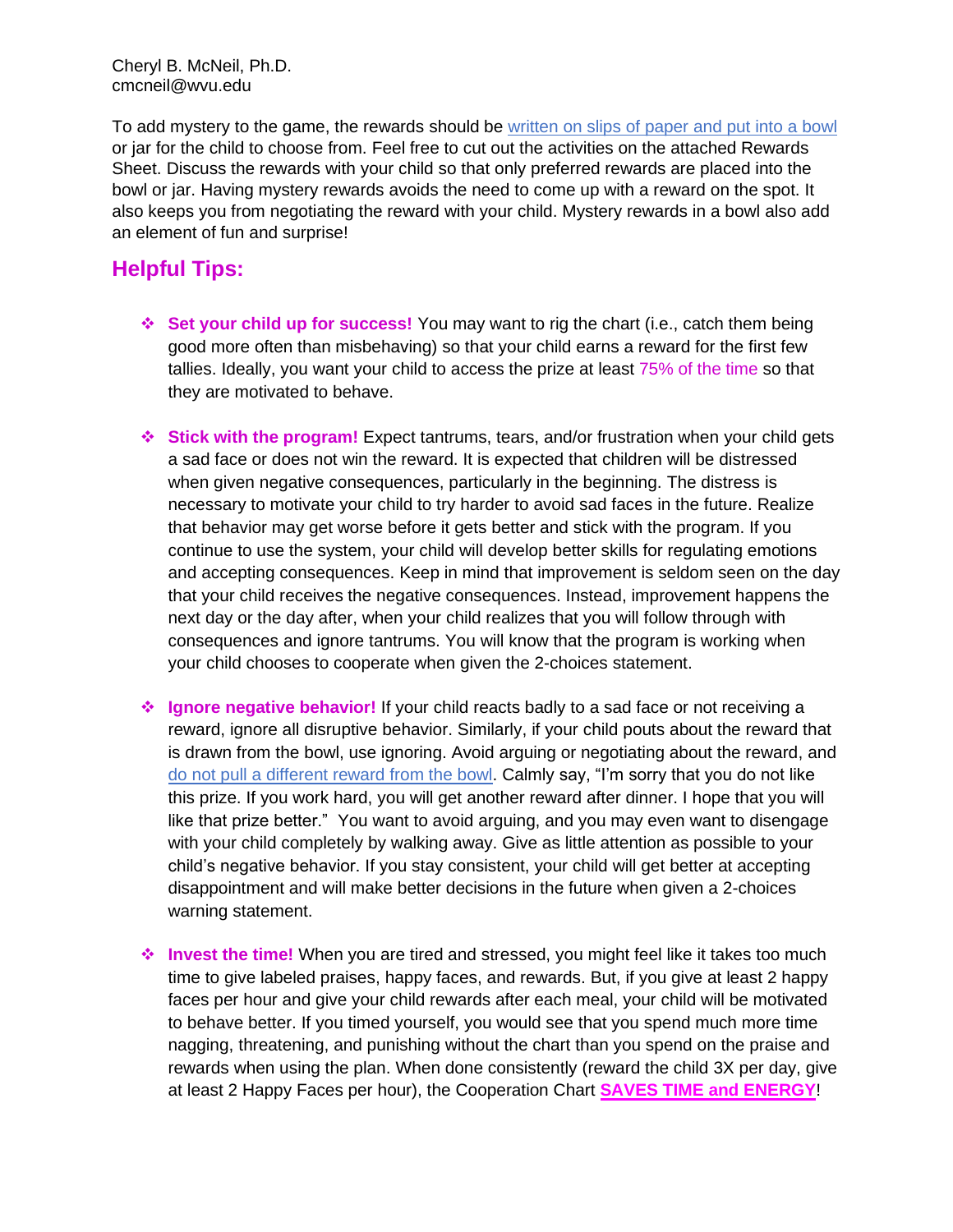## **Cooperation Chart Rewards Sheet**

| <b>Edible treat</b>               | <b>Edible treat</b>             | <b>Edible treat</b>                                  |
|-----------------------------------|---------------------------------|------------------------------------------------------|
| <b>Edible treat</b>               | <b>Edible treat</b>             | <b>Edible treat</b>                                  |
| <b>Play outside</b><br>for 20 min | <b>Fashion show</b>             | <b>Thumb wars</b>                                    |
| <b>Play tag</b>                   | <b>Hide and Seek</b>            | Watch<br><b>YouTube for</b><br><b>20 mins</b>        |
| <b>Tic Tac Toe</b>                | <b>FaceTime a</b><br>friend     | <b>Play Uno</b>                                      |
| <b>Crazy Eights</b>               | <b>Charades</b>                 | <b>Race a sibling</b>                                |
| <b>Simon says</b>                 | <b>Go Fish</b>                  | <b>See who can</b><br>jump on one leg<br>the longest |
| I Spy                             | <b>Make a paper</b><br>airplane | <b>Color a picture</b>                               |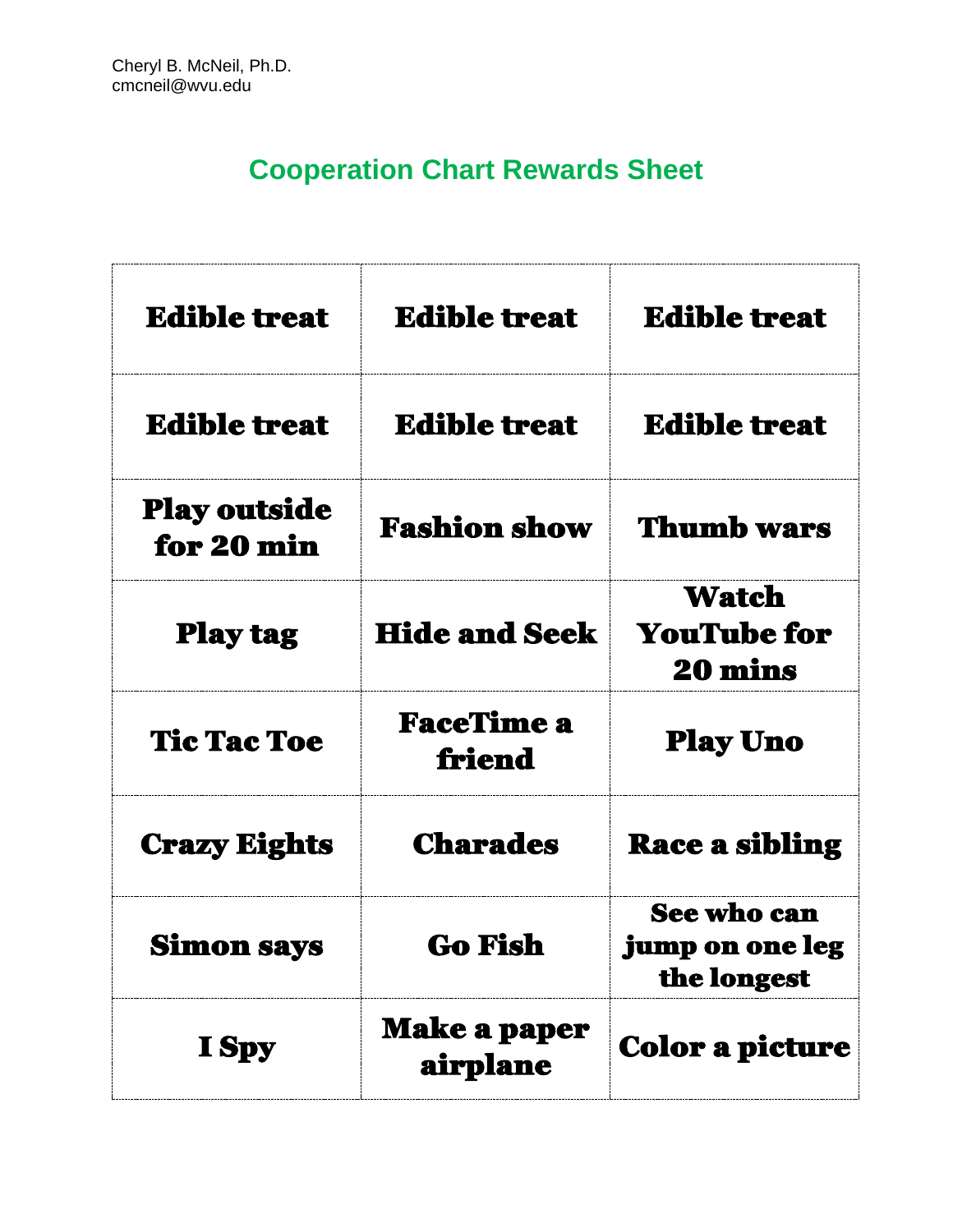| <b>Silly Face</b><br><b>Contest</b>   | <b>Staring</b><br><b>Contest</b>       | <b>First one</b><br>laughing (try to<br>stay serious) |
|---------------------------------------|----------------------------------------|-------------------------------------------------------|
| <b>Musical</b><br><b>Chairs</b>       | <b>Hot Potato</b>                      | <b>Blow Bubbles</b>                                   |
| <b>Duck Duck</b><br>Goose             | <b>Sharks and</b><br><b>Minnows</b>    | <b>Play Sardines</b>                                  |
| <b>Read a Book</b>                    | <b>Draw with</b><br><b>Chalk</b>       | <b>Arm Wrestling</b><br><b>Match</b>                  |
| <b>Puppet show</b>                    | <b>Rock, Paper,</b><br><b>Scissors</b> | <b>Play marbles</b>                                   |
| <b>Play with</b><br>playdough         | <b>Play with</b><br><b>Legos</b>       | <b>Paint a</b><br>picture                             |
| Paint a rock                          | <b>Sing the</b><br>alphabet            | <b>Have a</b><br>concert                              |
| <b>Skip around the</b><br>whole house | <b>Dance Party</b>                     | <b>Build a fort</b>                                   |
| <b>Pretend you</b><br>are a monkey    | Limbo contest                          | <b>Follow the</b><br><b>Leader</b>                    |
| <b>Game of</b><br><b>Soccer</b>       | <b>Throw the Ball</b><br>in the Can    | <b>Red light,</b><br><b>Green light</b>               |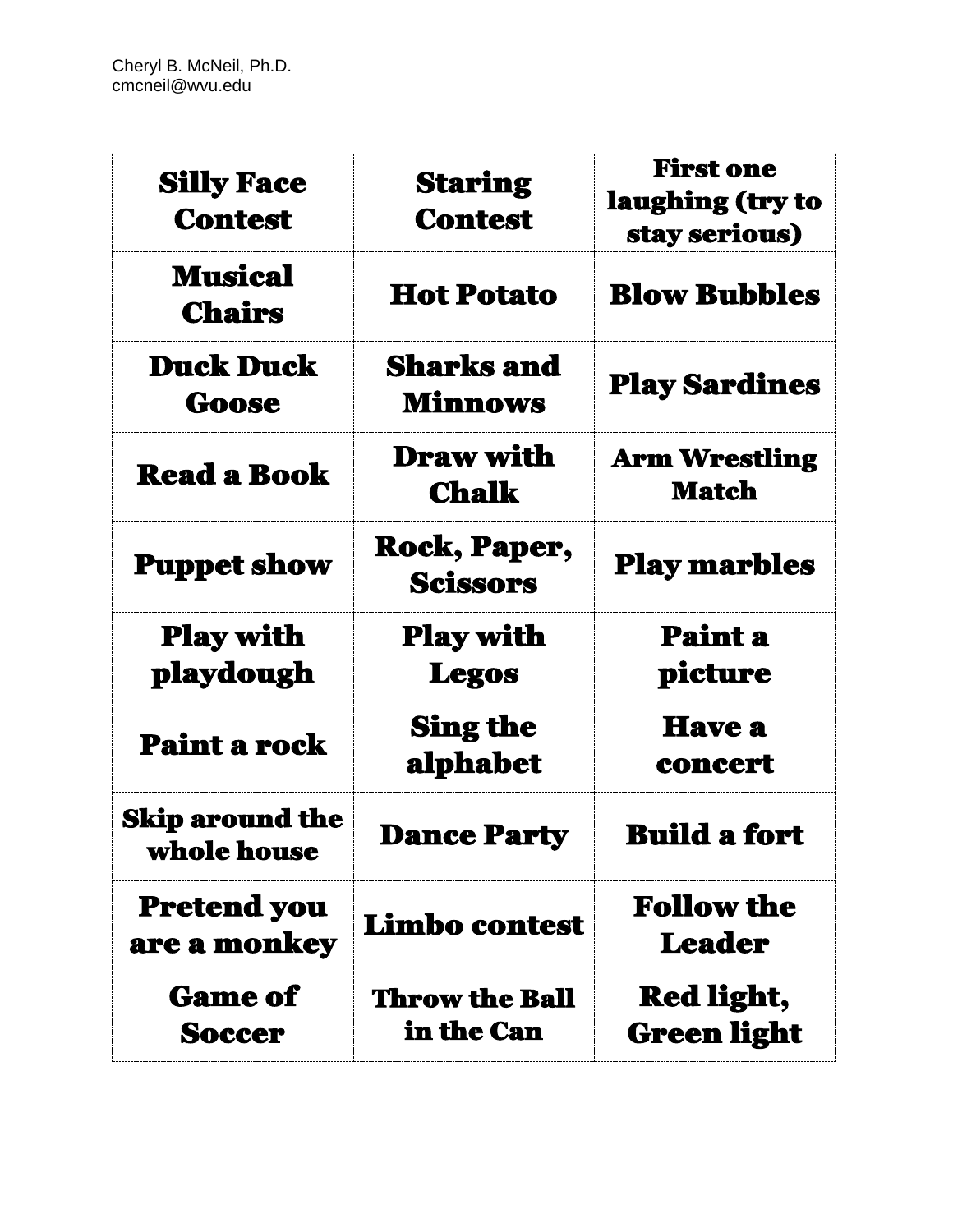| <b>Toss the Ball</b>                          | <b>Chutes and</b><br><b>Ladders</b>    | <b>Make a card</b>                 |
|-----------------------------------------------|----------------------------------------|------------------------------------|
| <b>Cuddle game</b><br>(with parent)           | <b>Spin for as long</b><br>as you can  | <b>Wheelbarrow</b><br><b>races</b> |
| <b>Handstand for</b><br>as long as you<br>can | <b>High Jump</b><br><b>Competition</b> | <b>Talent Show</b>                 |
| <b>Leap Frog</b><br><b>Race</b>               | <b>Pretend to be</b><br>an animal      | <b>Coloring Book</b>               |
| <b>Puzzles</b>                                | <b>Make a</b><br>superhero mask        | <b>Create a</b><br><b>Tower</b>    |
| Play a game<br>on the phone                   | Watch a<br>Movie                       | <b>Scavenger</b><br><b>Hunt</b>    |
| <b>Obstacle</b><br><b>Course</b>              | <b>Twister</b>                         | <b>Bubble Bath</b>                 |
| Do Yoga                                       | <b>Craft time</b>                      | <b>Play "The</b><br>floor is lava" |
| <b>Have a tea</b><br><b>party</b>             | <b>Pillow fight</b>                    | <b>Play Hangman</b>                |
| <b>Karaoke</b>                                | <b>Play Memory</b>                     | <b>Decorate</b><br><b>Bedroom</b>  |